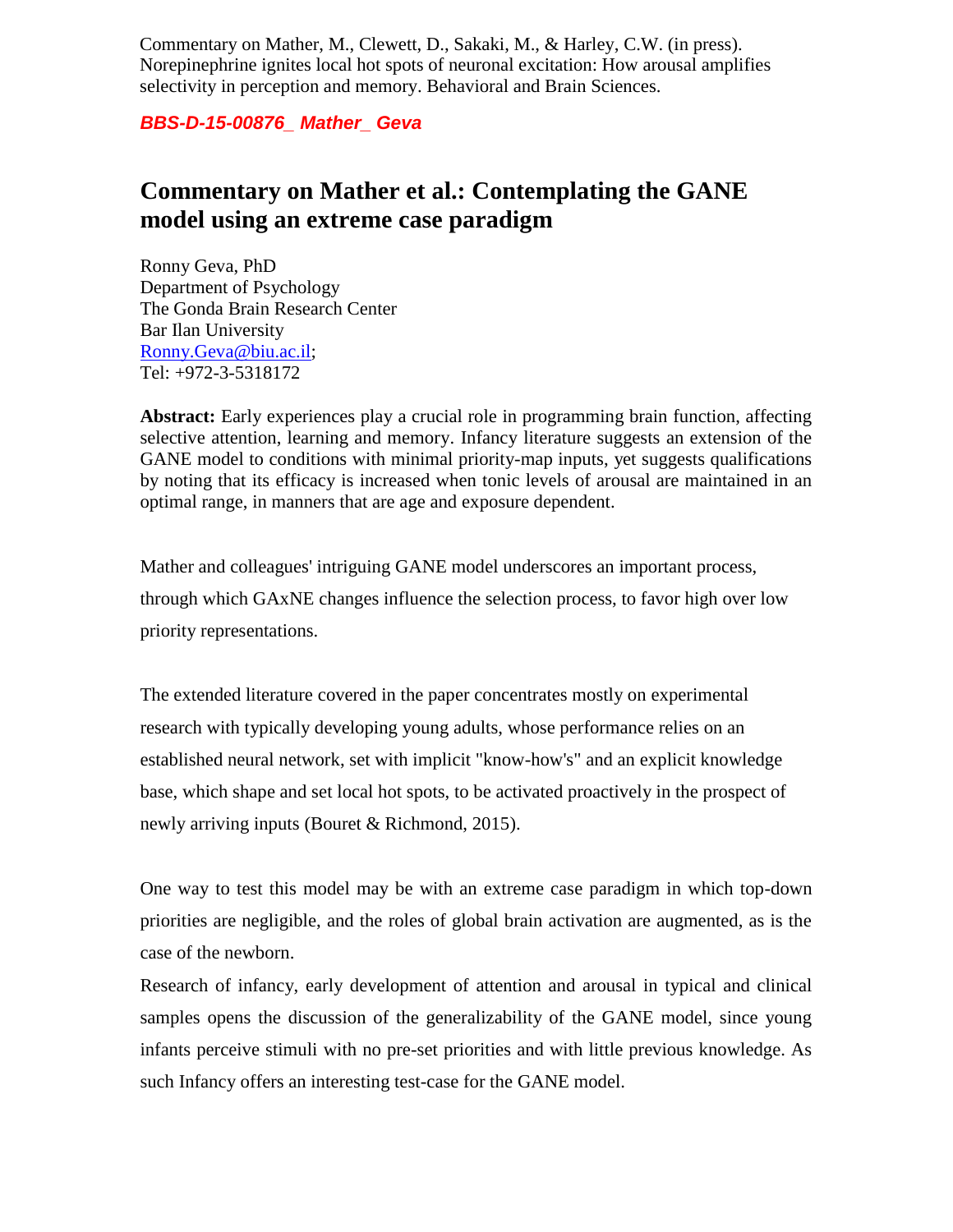Early-life experiences play a crucial role in programming brain function particularly with regard to selective attention, learning and memory (Geva, Eshel, Leitner, Valevski, & Harel, 2006). Newborns are busy perceiving and memorizing the environment at rates that are not surpassed thereafter, equipped with an impressionable template that does not allow yet for exerting deliberate priority operations. How might GANE function at infancy?

Models with neonates highlight four inter-dependent notions that may qualify the limits of the proposed model, with regard to development, exposure, global activity, and resilience to variance.

## Dependence on development

Neonates and adults differ markedly in their ability to learn selectively (Kuhl, Williams, Lacerda, Stevens, & Lindblom, 1992). These differences were suggested to be related to in part to developmental differences in arousal response to sensory stimuli (Kuhl, 2007) as a function of differential LC-NE activity (Moriceau & Sullivan, 2004; Nakamura & Sakaguchi, 1990). Differences are such that compared with LC of the infant the adult LC gradually becomes less likely to respond to non-noxious stimuli (Kimura & Nakamura, 1985; Nakamura, Kimura, & Sakaguchi, 1987; Selden, Cole, Everitt, & Robbins, 1990), habituates earlier in response to repeated (or even single) stimulation (Vankov, Hervé-Minvielle, & Sara, 1995), and produces shortened LC responses in response to sensory stimulation (Nakamura & Sakaguchi, 1990). All these differences suggest a potential role for development in the proposed model (Moriceau & Sullivan, 2004).

#### Dependence on experience

Exposure at sensitive periods seems to play a significant role in the development of the LC-NE system (Nakamura et al., 1987; Rangel & Leon, 1995). – Also, experience early in development has been shown to affect PFC responsivity to LC-NE. For example, neonatal experience involving maternal contact reward was shown to affect the noradrenergic system of the rat prefrontal cortex (Kalpachidou et al., 2015). The experience was related to hypomethylation of the β1 adrenergic receptor gene promoter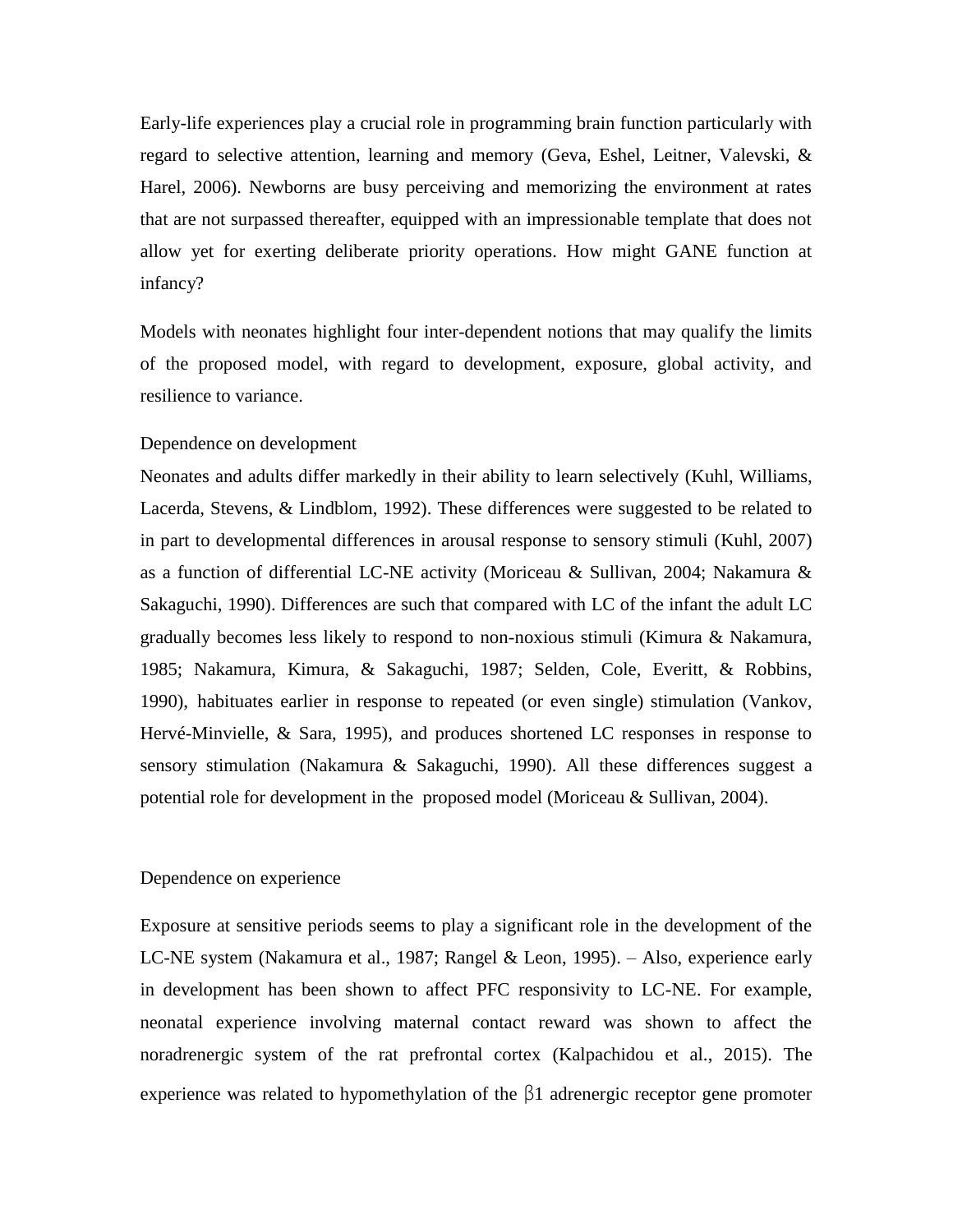and consequently enhanced expression of its mRNA in the PFC, resulting in better discrimination and improved learning in the young pups (Kalpachidou et al., 2015).

In addition, selective recognition of maternal odors has been shown to be accompanied by increased release of glutamate and GABA from the dendrodendritic synapses and an increased efficacy of glutamate-evoked GABA release (Kendrick, Levy, & Keverne, 1992), and early-life stress related to maternal separation has been shown to alter glutamate and GABA transmission, and in particular, to alter GABA<sup>A</sup> receptor expression (Sterley, Howells, & Russell, 2013). Taken together these findings point to the possible role of early-life exposure in the GANE model.

### Dependence on tonic levels of activity

LC is thought to play a central role in regulating arousal states in addition to its role in attention and memory (Howells, Stein, & Russell, 2010; Rajkowski, Kubiak, & Aston-Jones, 1994). Initial leads from human infancy research point to the notion that in the case of the newborn, arousal homeostasis possibly plays a significant role in attention and in recognition (Geva, Gardner, & Karmel, 1999), with brainstem pathways playing a central role in gating arousal self-regulation (Geva & Feldman, 2008). Feeding-dependent arousal differences were shown to affect newborn preferences for cognitively demanding stimuli (Geva et al., 1999; Geva, Yaron, & Kuint, 2013), the interaction is such that more aroused neonates tend to orient towards less intense familiar stimuli; yet when less aroused, newborns prefer more intense stimuli (Gardner & Karmel, 1983; Gardner & Karmel, 1984) and orient towards novel stimuli as compared with familiar ones in visual recognition memory tasks (Geva et al., 1999).

Sleep-wake arousal states also seem to play a similar role. Recent work with intra-cellular recordings has shown an interaction of LC activity in monkeys as a function of fatigue, an effect attributed to the LC possibly providing the impetus to act when the predicted outcome value is low (Bouret & Richmond, 2015). Indeed arousal states were shown to affect attention in young human infants. Neonatal sleep fragmentation was shown to be associated with infant's focused attention to specific stimuli early on in development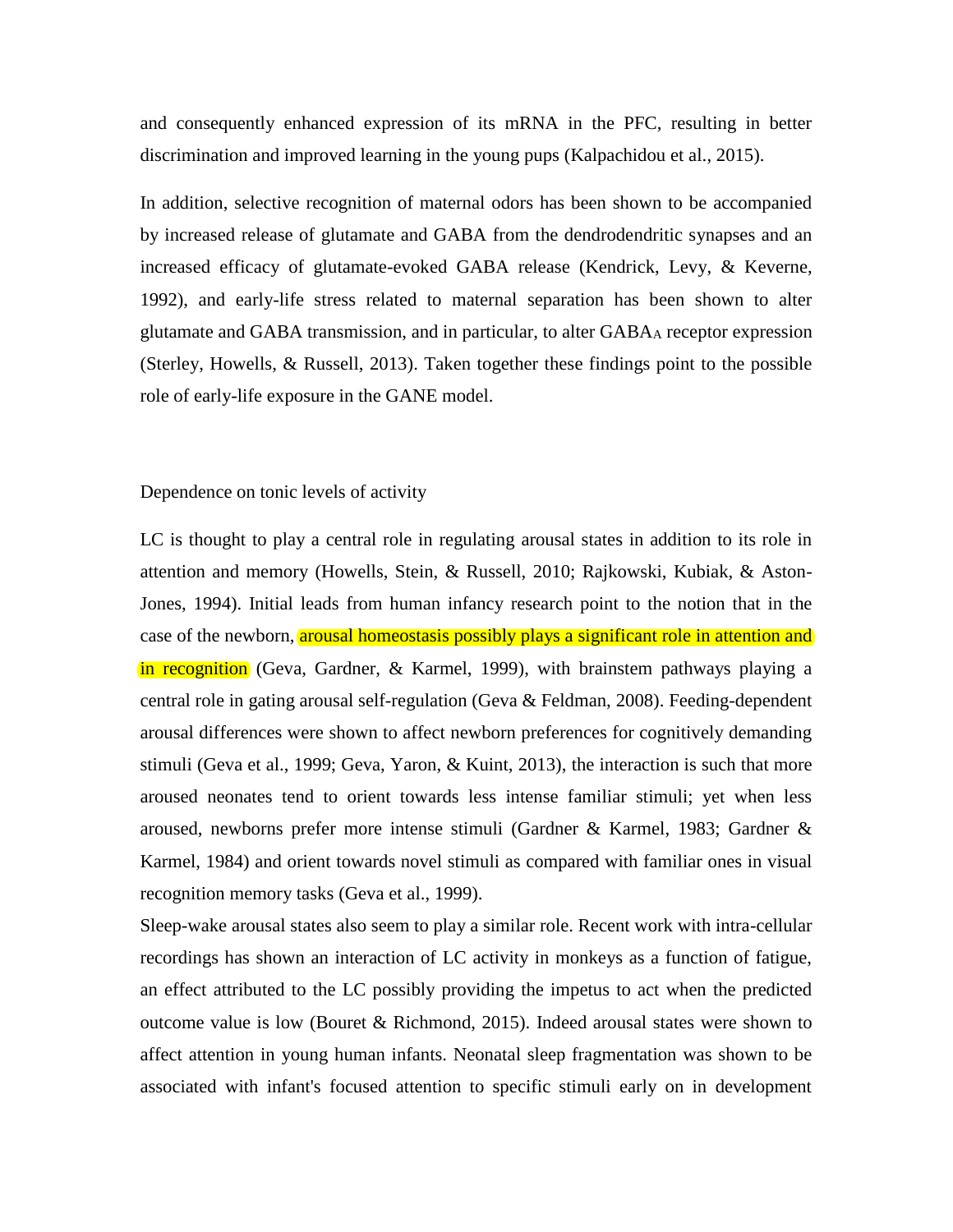(Geva et al., 2013). Compared with good sleepers, infants who were poor sleepers as neonates had difficulties focusing on target stimuli in the presence of complex distracters, but managed focusing in the presence of simpler distracters. Integration of the findings on arousal state effects on attention and memory emphasizes the need to consider tonic arousal changes in the GANE model.

Finally, the validity of the model may gain from testing of its limits in neuropsychiatric disorders, such as attention-deficit-hyperactivity-disorder (Sterley et al., 2013), which involve poor adaptation to change (Sara, 2009). Such an exploration may suggest the notion that GANE efficacy is increased when tonic levels of arousal are maintained in an optimal range.

Taken together these data may suggest an extension of the GANE model to infancy, however, an integration of the above findings with the framework presented suggests a qualification to the GANE model, by noting that its efficacy is increased when tonic levels of arousal are maintained in an optimal range, in manners that are age and exposure dependent.

## **References**

- Bouret, S., & Richmond, B. J. (2015). Sensitivity of Locus Ceruleus Neurons to Reward Value for Goal-Directed Actions. *The Journal of Neuroscience, 35*(9), 4005-4014. doi: 10.1523/jneurosci.4553-14.2015
- Gardner, J. M., & Karmel, B. Z. (1983). Attention and arousal in preterm and full-term neonates. *Infants born at risk: Behavior and development*, 69-98.
- Gardner, J. M., & Karmel, B. Z. (1984). Arousal effects on visual preferences in neonates. *Developmental Psychology, 20*(3), 374-377. doi: 10.1037/0012- 1649.20.3.374
- Geva, R., Eshel, R., Leitner, Y., Valevski, A. F., & Harel, S. (2006). Neuropsychological Outcome of Children With Intrauterine Growth Restriction: A 9-Year Prospective Study. *Pediatrics, 118*(1), 91-100. doi: 10.1542/peds.2005-2343
- Geva, R., & Feldman, R. (2008). A neurobiological model for the effects of early brainstem functioning on the development of behavior and emotion regulation in infants: Implications for prenatal and perinatal risk. *Journal of Child Psychology and Psychiatry, 49*(10), 1031-1041. doi: 10.1111/j.1469-7610.2008.01918.x
- Geva, R., Gardner, J. M., & Karmel, B. Z. (1999). Feeding-based arousal effects on visual recognition memory in early infancy. *Developmental Psychology, 35*(3), 640-650.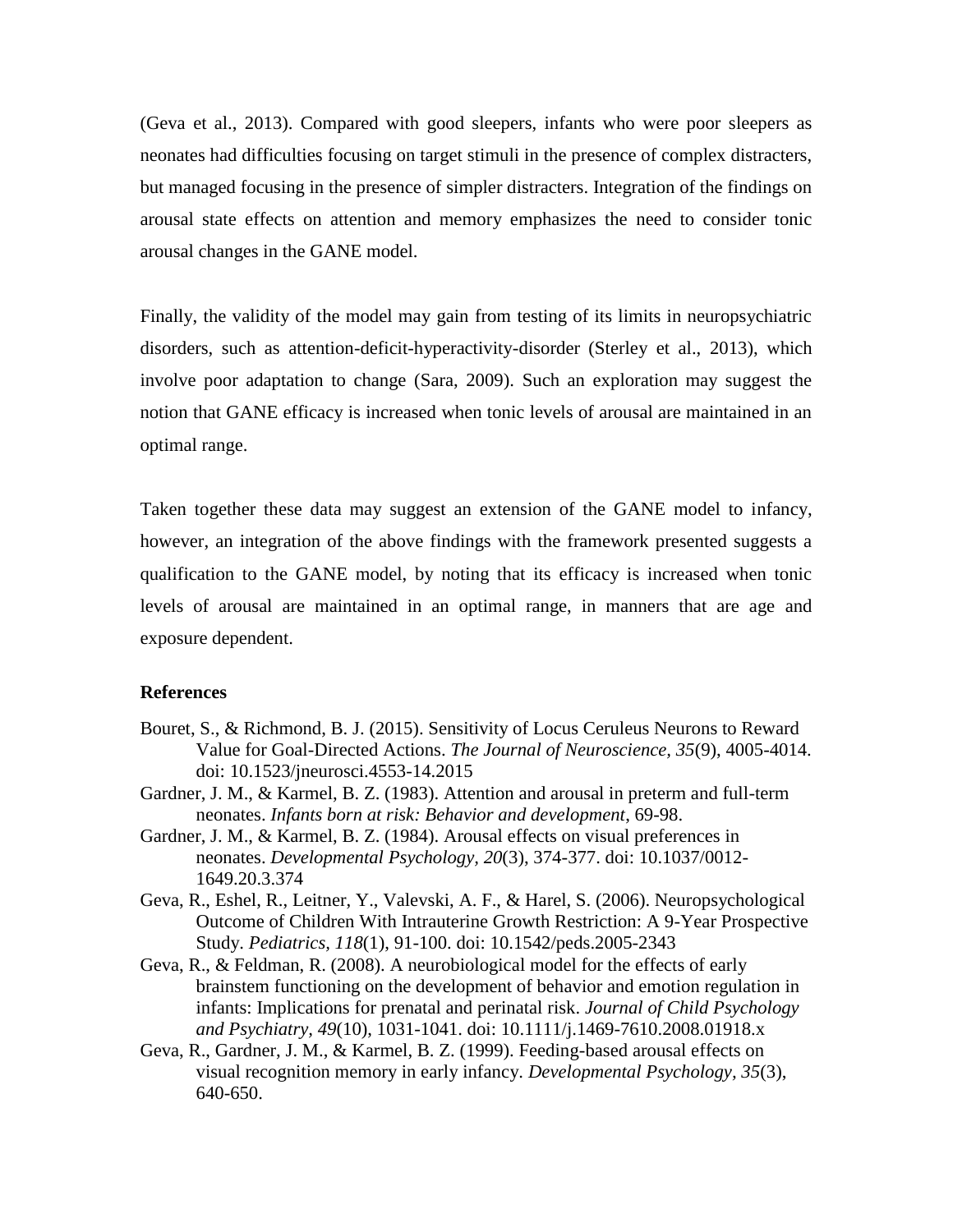- Geva, R., Yaron, H., & Kuint, J. (2013). Neonatal Sleep predicts attention orienting and distractibility. *Journal of Attention disorders*.
- Howells, F. M., Stein, D. J., & Russell, V. A. (2010). Perceived mental effort correlates with changes in tonic arousal during attentional tasks. *Behav Brain Funct, 6*, 39. doi: 10.1186/1744-9081-6-39
- Kalpachidou, T., Raftogianni, A., Melissa, P., Kollia, A.-M., Stylianopoulou, F., & Stamatakis, A. (2015). Effects of a Neonatal Experience Involving Reward Through Maternal Contact on the Noradrenergic System of the Rat Prefrontal Cortex. *Cerebral Cortex*. doi: 10.1093/cercor/bhv192
- Kendrick, K. M., Levy, F., & Keverne, E. B. (1992). Changes in the sensory processing of olfactory signals induced by birth in sheep. *Science, 256*(5058), 833-836.
- Kimura, F., & Nakamura, S. (1985). Locus coeruleus neurons in the neonatal rat: Electrical activity and responses to sensory stimulation. *Developmental Brain Research, 23*(2), 301-305. doi: [http://dx.doi.org/10.1016/0165-3806\(85\)90055-0](http://dx.doi.org/10.1016/0165-3806(85)90055-0)
- Kuhl, P., Williams, K., Lacerda, F., Stevens, K., & Lindblom, B. (1992). Linguistic experience alters phonetic perception in infants by 6 months of age. *Science, 255*(5044), 606-608. doi: 10.1126/science.1736364
- Kuhl, P. K. (2007). Is speech learning 'gated' by the social brain? *Developmental Science, 10*(1), 110-120. doi: 10.1111/j.1467-7687.2007.00572.x
- Moriceau, S., & Sullivan, R. M. (2004). Unique Neural Circuitry for Neonatal Olfactory Learning. *The Journal of Neuroscience, 24*(5), 1182-1189. doi: 10.1523/jneurosci.4578-03.2004
- Nakamura, S., Kimura, F., & Sakaguchi, T. (1987). Postnatal development of electrical activity in the locus ceruleus. *Journal of Neurophysiology, 58*(3), 510-524.
- Nakamura, S., & Sakaguchi, T. (1990). Development and plasticity of the locus coeruleus: A review of recent physiological and pharmacological experimentation. *Progress in Neurobiology, 34*(6), 505-526. doi: [http://dx.doi.org/10.1016/0301-0082\(90\)90018-C](http://dx.doi.org/10.1016/0301-0082(90)90018-C)
- Rajkowski, J., Kubiak, P., & Aston-Jones, G. (1994). Locus coeruleus activity in monkey: Phasic and tonic changes are associated with altered vigilance. *Brain Research Bulletin, 35*(5–6), 607-616. doi: [http://dx.doi.org/10.1016/0361-](http://dx.doi.org/10.1016/0361-9230(94)90175-9) [9230\(94\)90175-9](http://dx.doi.org/10.1016/0361-9230(94)90175-9)
- Rangel, S., & Leon, M. (1995). Early odor preference training increases olfactory bulb norepinephrine. *Developmental Brain Research, 85*(2), 187-191. doi: [http://dx.doi.org/10.1016/0165-3806\(94\)00211-H](http://dx.doi.org/10.1016/0165-3806(94)00211-H)
- Sara, S. J. (2009). The locus coeruleus and noradrenergic modulation of cognition. *Nat Rev Neurosci, 10*(3), 211-223.
- Selden, N. R. W., Cole, B. J., Everitt, B. J., & Robbins, T. W. (1990). Damage to ceruleocortical noradrenergic projections impairs locally cued but enhances spatially cued water maze acquisition. *Behavioural Brain Research, 39*(1), 29-51. doi: [http://dx.doi.org/10.1016/0166-4328\(90\)90119-Y](http://dx.doi.org/10.1016/0166-4328(90)90119-Y)
- Sterley, T. L., Howells, F. M., & Russell, V. A. (2013). Maternal separation increases GABA(A) receptor-mediated modulation of norepinephrine release in the hippocampus of a rat model of ADHD, the spontaneously hypertensive rat. *Brain Res, 1497*, 23-31. doi: 10.1016/j.brainres.2012.12.029